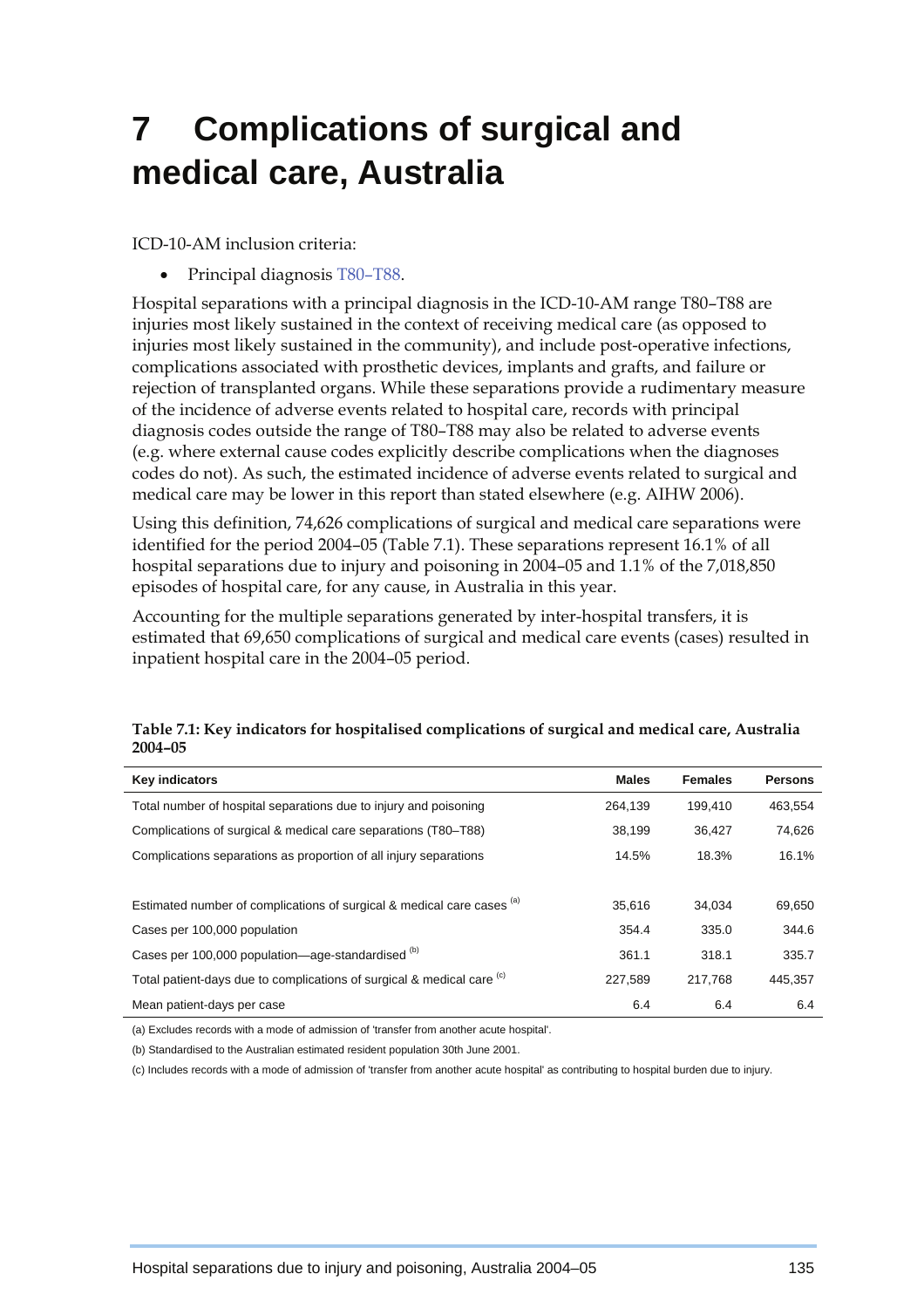## **7.1 Complications of surgical and medical care cases**

ICD-10-AM inclusion criteria:

- Principal diagnosis T80–T88, and
- Mode of admission other than 'transfer from another acute hospital'.

As described above, an estimated 69,650 injury cases attributed to complications of surgical and medical care resulted in hospitalisation in 2004–05. The age-standardised rate of these serious injury events was 335.7 per 100,000 population.

### **Age and sex**

The age and sex profile of complications of surgical and medical care in 2004–05 was similar to that presented in earlier years (Berry & Harrison 2007a). Males accounted for a similar proportion of complications cases as for females (males: 51.1%, *n =* 35,616). Accordingly, the age-standardised rate of complications injury cases for males (361.1 per 100,000 population) was only slightly higher than that for females (318.1 per 100,000, a M:F rate ratio of 1.1).

Age-specific rates of complications of surgical and medical care for males and females were similar until the age of 34 years (Figure 7.1). In the middle-adult years (40–54 years), however, rates for females were significantly higher than those for males. As for community injury cases, rates of complications cases increased markedly with increasing age for both males and females, but unlike community injuries, complications rates for older males were significantly higher than those for females from the age of 60 years on. Further, rates of hospitalised complications cases decreased markedly for people in the very oldest age groups.

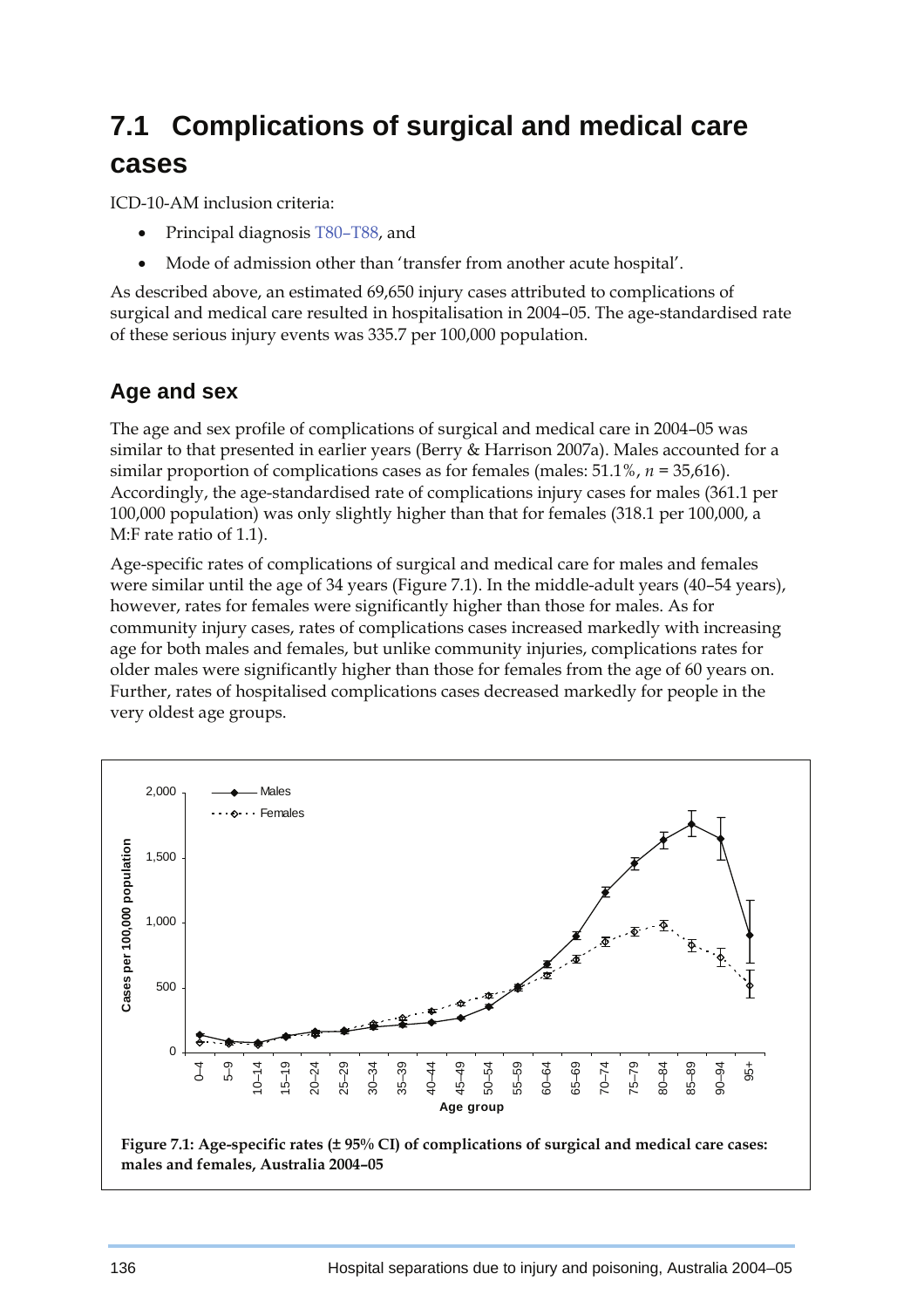## **External cause**

Not surprisingly, the vast majority of cases with T80–T88 principal diagnoses were assigned a first external cause describing complications of surgical and medical care (99.5%, Table 7.2). The proportion of complications cases with complications of medical and surgical care external causes was similar for both males (99.4%, *n =* 35,414) and females (99.5%, *n =* 33,865). A small number of complications cases had external causes describing injury events more commonly associated with community injury cases (*n =* 293), most frequently falls and the miscellaneous causes grouped as other unintentional injuries. A further 78 cases (0.1%) either lacked an external cause code entirely or had a first-listed external cause code outside the V01–Y89 range (e.g. sequelae, supplementary factors).

The most common specific type of complications external cause reported for complications of surgical and medical care cases was 'surgical and other medical procedures as the cause of abnormal reaction of the patient, or of later complication, without mention of misadventure at the time of the procedure (Y83–Y84)'. Cases of this type accounted for 96.3% (*n =* 67,083) of all complications of surgical and medical care cases in 2004–05 (Table 7.3). Of cases of this type, the most common specific external cause reported was Y83.1 (surgical operation with implant of artificial internal device), accounting for a third (34.4%) of all complications cases (*n =* 23,976). Y83.1 was the most frequent external cause code assigned to complications cases involving people aged 45 years and over (Table 7.4), but complications cases involving younger people were more commonly coded to Y83.8 (other surgical procedures).

| <b>External cause</b>                                | <b>Males</b>   | <b>Females</b> | <b>Persons</b> |  |
|------------------------------------------------------|----------------|----------------|----------------|--|
| Unintentional injuries                               |                |                |                |  |
| Transportation                                       | $*(0.0\%)$     | $*(0.0\%)$     | 11 (0.0%)      |  |
| Drowning                                             | $0(0.0\%)$     | $0(0.0\%)$     | $0(0.0\%)$     |  |
| Poisoning, pharmaceuticals                           | $7(0.0\%)$     | $10(0.0\%)$    | 17 (0.0%)      |  |
| Poisoning, other substances                          | $0(0.0\%)$     | $*(0.0\%)$     | $*(0.0\%)$     |  |
| Falls                                                | 41 (0.1%)      | 38 (0.1%)      | 79 (0.1%)      |  |
| Fires, burns & scalds                                | $*(0.0\%)$     | $0(0.0\%)$     | $*(0.0\%)$     |  |
| Other unintentional injuries                         | 97 (0.3%)      | 62 (0.2%)      | 159 (0.2%)     |  |
| Total unintentional injuries                         | 154 (0.4%)     | 113 (0.3%)     | 267 (0.4%)     |  |
| <b>Intentional injuries</b>                          |                |                |                |  |
| Intentional, self inflicted                          | $5(0.0\%)$     | $8(0.0\%)$     | 13 (0.0%)      |  |
| Intentional, inflicted by another                    | $*(0.0\%)$     | $*(0.0\%)$     | $6(0.0\%)$     |  |
| Undetermined intent                                  | $*(0.0\%)$     | $*(0.0\%)$     | $7(0.0\%)$     |  |
| Total intentional injuries                           | 8 (0.0%)       | 18 (0.1%)      | 26 (0.0%)      |  |
| Complications of medical & surgical care             | 35,414 (99.4%) | 33,865 (99.5%) | 69,279 (99.5%) |  |
| Other or missing <sup>+</sup>                        | 40 (0.1%)      | 38 (0.1%)      | 78 (0.1%)      |  |
| Total complications of medical & surgical care cases | 35,616         | 34,034         | 69,650         |  |
| * Cmall and acupta boughaan cunnissaed               |                |                |                |  |

**Table 7.2: Major external cause groups for complications of surgical and medical care cases: males, females and persons, Australia 2004–05** 

Small cell counts have been suppressed.

† Unlike Table 2.2, 'other or missing' here does not include external cause codes describing complication of surgical and medical care.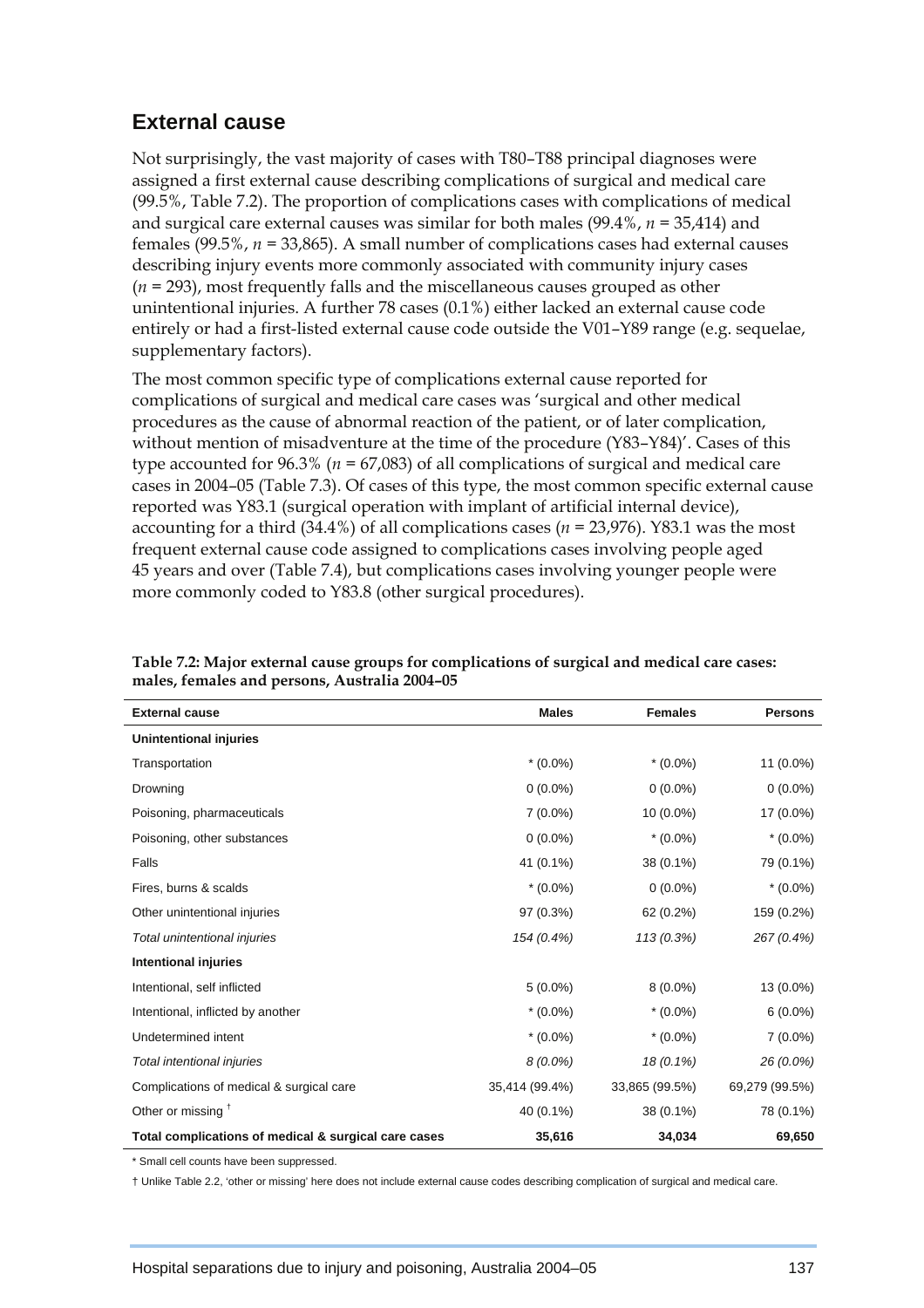**Table 7.3: External cause code categories for complications of surgical and medical care cases: males, females and persons, Australia 2004–05** 

| <b>External cause</b>                                                                                                             | <b>Males</b>   | <b>Females</b> | <b>Persons</b> |
|-----------------------------------------------------------------------------------------------------------------------------------|----------------|----------------|----------------|
| Not complications external cause                                                                                                  | 182 (0.5%)     | 159 (0.5%)     | 341 (0.5%)     |
| Drugs, medicaments & biological substances causing adverse<br>effects in therapeutic use (Y40–Y59)                                | 615 (1.7%)     | 856 (2.5%)     | 1,471 (2.1%)   |
| Misadventures to patients during surgical & medical care<br>(Y60-Y69)                                                             | 265 (0.7%)     | 285 (0.8%)     | 550 (0.8%)     |
| Medical devices associated with misadventures in diagnostic &<br>therapeutic use (Y70–Y82)                                        | 69 (0.2%)      | 75 (0.2%)      | 144 (0.2%)     |
| Surgical & other medical procedures as the cause (), without<br>mention of misadventure at the time of the procedure<br>(Y83-Y84) | 34,452 (96.7%) | 32,631 (95.9%) | 67,083 (96.3%) |
|                                                                                                                                   |                |                |                |
| Sequelae of external causes of morbidity & mortality (Y85–Y89)                                                                    | $33(0.1\%)$    | 28 (0.1%)      | $61(0.1\%)$    |
| <b>Total</b>                                                                                                                      | 35,616         | 34,034         | 69,650         |

#### **Table 7.4: First external cause codes for complications of surgical and medical care cases where external cause is Y83 or Y84 by age, Australia 2004–05**

| <b>External cause</b>                                                    | $0 - 4$     | $5 - 14$    | $15 - 24$   | $25 - 44$      | $45 - 64$ | $65+$   | All ages <sup>t</sup> |
|--------------------------------------------------------------------------|-------------|-------------|-------------|----------------|-----------|---------|-----------------------|
| Surgical operation with transplant of whole<br>organ (Y83.0)             | 18          | 52          | 127         | 566            | 897       | 150     | 1,810                 |
| Surgical operation with implant of artificial<br>internal device (Y83.1) | 306         | 492         | 962         | 3,693          | 7,368     | 11,155  | 23,976                |
| Surgical operation with anastomosis,<br>bypass or graft (Y83.2)          | 37          | 51          | 222         | 971            | 2,223     | 3,526   | 7,030                 |
| Surgical operation with formation of external<br>stoma (Y83.3)           | 96          | 166         | 64          | 117            | 330       | 633     | 1,406                 |
| Other reconstructive surgery (Y83.4)                                     | 46          | 66          | 107         | 395            | 534       | 367     | 1,515                 |
| Amputation of limb(s) (Y83.5)                                            | $\star$     | $\star$     | 15          | 264            | 336       | 444     | 1,073                 |
| Removal of other organ (partial/total)<br>(Y83.6)                        | 171         | 419         | 622         | 1,374          | 1,736     | 1,161   | 5,483                 |
| Other surgical procedures (Y83.8)                                        | 378         | 534         | 1,288       | 3,961          | 5,077     | 4,472   | 15,710                |
| Surgical procedure, unspecified (Y83.9)                                  | 6           | 5           | 34          | 115            | 192       | 176     | 528                   |
| Cardiac catheterisation (Y84.0)                                          | 0           | 0           | $\star$     | $^\star$       | 101       | 130     | 247                   |
| Kidney dialysis (Y84.1)                                                  | 16          | 12          | 40          | 260            | 604       | 801     | 1,733                 |
| Radiological procedure & radiotherapy                                    |             |             |             |                |           |         |                       |
| (Y84.2)                                                                  | $\star$     | 0           | 0           | $\star$        | 41        | 40      | 99                    |
| Aspiration of fluid (Y84.4)                                              | $\star$     | $\star$     | $\star$     | $\overline{7}$ | 25        | 16      | 54                    |
| Insertion of gastric or duodenal sound                                   |             |             |             |                |           |         |                       |
| (Y84.5)                                                                  | $\mathbf 0$ | $\mathbf 0$ | $\mathbf 0$ | $\mathbf 0$    | $\star$   |         | 10                    |
| Urinary catheterisation (Y84.6)                                          | 17          | 13          | 30          | 157            | 397       | 1,684   | 2,298                 |
| Blood-sampling (Y84.7)                                                   | $\star$     | $\star$     | $\star$     | $\star$        | 0         | $\star$ | 8                     |
| Other medical procedures (Y84.8)                                         | 181         | 132         | 180         | 699            | 1,332     | 1,335   | 3,859                 |
| Medical procedure, unspecified (Y84.9)                                   |             | $\star$     | 19          | 54             | 76        | 82      | 241                   |
| Total <sup>+</sup>                                                       | 1,281       | 1,964       | 3,714       | 12,668         | 21,272    | 26,184  | 67,083                |

*Note:* Shading denotes highest specific category for each age group.

\* Small cell counts have been suppressed.

† Totals include 3 cases coded to Y84.3 (shock therapy).

l,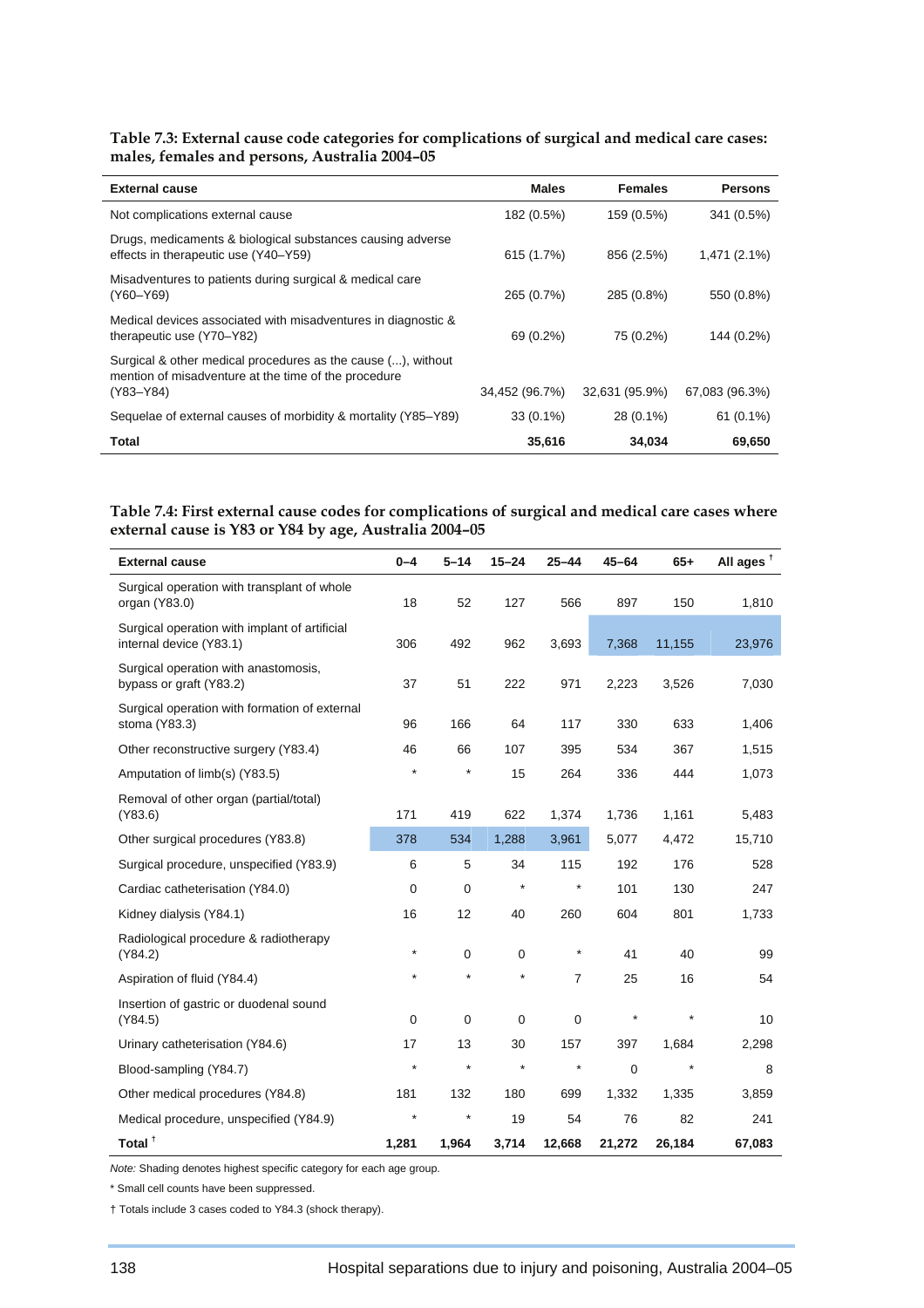## **Place and activity**

Nearly all complications of surgical and medical care cases were reported to have occurrence in a health service area (96.4%, Table 7.5). Similar proportions of cases for both males and females occurred in health service areas (96.6% vs. 96.3%, respectively). Significantly, the home, the setting for over a quarter of community injury cases, was the reported place of occurrence for only 1.1% of complications cases.

| <b>Place of occurrence</b>                               | <b>Males</b>   | <b>Females</b> | <b>Persons</b> |
|----------------------------------------------------------|----------------|----------------|----------------|
| Home                                                     | 354 (1.0%)     | 385 (1.1%)     | 739 (1.1%)     |
| Residential institution                                  | 41 (0.1%)      | 35 (0.1%)      | 76 (0.1%)      |
| School                                                   | $*(0.0\%)$     | $*(0.0\%)$     | $6(0.0\%)$     |
| Health service area                                      | 34,409 (96.6%) | 32,763 (96.3%) | 67,172 (96.4%) |
| Other specified institution & public administrative area | $*(0.0\%)$     | $*(0.0\%)$     | $*(0.0\%)$     |
| Sports & athletics area                                  | $*(0.0\%)$     | $*(0.0\%)$     | $*(0.0\%)$     |
| Street & highway                                         | 13 (0.0%)      | $5(0.0\%)$     | 18 (0.0%)      |
| Trade & service area                                     | 10 (0.0%)      | $6(0.0\%)$     | 16 (0.0%)      |
| Industrial & construction area                           | $*(0.0\%)$     | $*(0.0\%)$     | $6(0.0\%)$     |
| Other specified place of occurrence                      | 11 (0.0%)      | 11 (0.0%)      | 22 (0.0%)      |
| Unspecified place of occurrence                          | 721 (2.0%)     | 771 (2.3%)     | 1,492 (2.1%)   |
| Place not reported/not applicable                        | 42 (0.1%)      | 53 (0.2%)      | 95 (0.1%)      |
| <b>Total</b>                                             | 35,616         | 34,034         | 69,650         |

**Table 7.5: Place of occurrence for complications of surgical and medical care cases: males, females and persons, Australia 2004–05** 

\* Small cell counts have been suppressed.

#### **Table 7.6: Activity at time of occurrence for complications of surgical and medical care cases: males, females and persons, Australia 2004–05**

| <b>Activity</b>                       | <b>Males</b>   | <b>Females</b> | <b>Persons</b> |
|---------------------------------------|----------------|----------------|----------------|
| While engaged in sports               | $*(0.1\%)$     | $*(0.0\%)$     | $*(0.0\%)$     |
| While engaged in leisure              | $*(0.0\%)$     | $*(0.0\%)$     | $*(0.0\%)$     |
| While working for income              | $37(0.1\%)$    | $7(0.0\%)$     | 44 (0.1%)      |
| While engaged in other types of work  | 11 (0.0%)      | $8(0.0\%)$     | 19 (0.0%)      |
| While resting, sleeping, eating, etc. | 83 (0.2%)      | 87 (0.3%)      | 170 (0.2%)     |
| Other specified activity              | 2,884 (8.1%)   | 2,779 (8.2%)   | $5,663(8.1\%)$ |
| Unspecified activity                  | 1,130 (3.2%)   | 1,142 (3.4%)   | 2,272 (3.3%)   |
| Activity not reported/not applicable  | 31,446 (88.3%) | 30,008 (88.2%) | 61,454 (88.2%) |
| <b>Total</b>                          | 35,616         | 34,034         | 69,650         |

\* Small cell counts have been suppressed.

The lack of an ICD-10-AM activity code describing 'while receiving medical care' or similar is apparent when it comes to complications of surgical and medical care injury cases. Nearly nine in ten complications cases in 2004–05 (88.2%, *n =* 61,454) did not have an activity code reported. In part, this is due to ICD-10-AM coding rules, which only demand the use of activity codes with external causes V01–Y34 (NCCH 2004).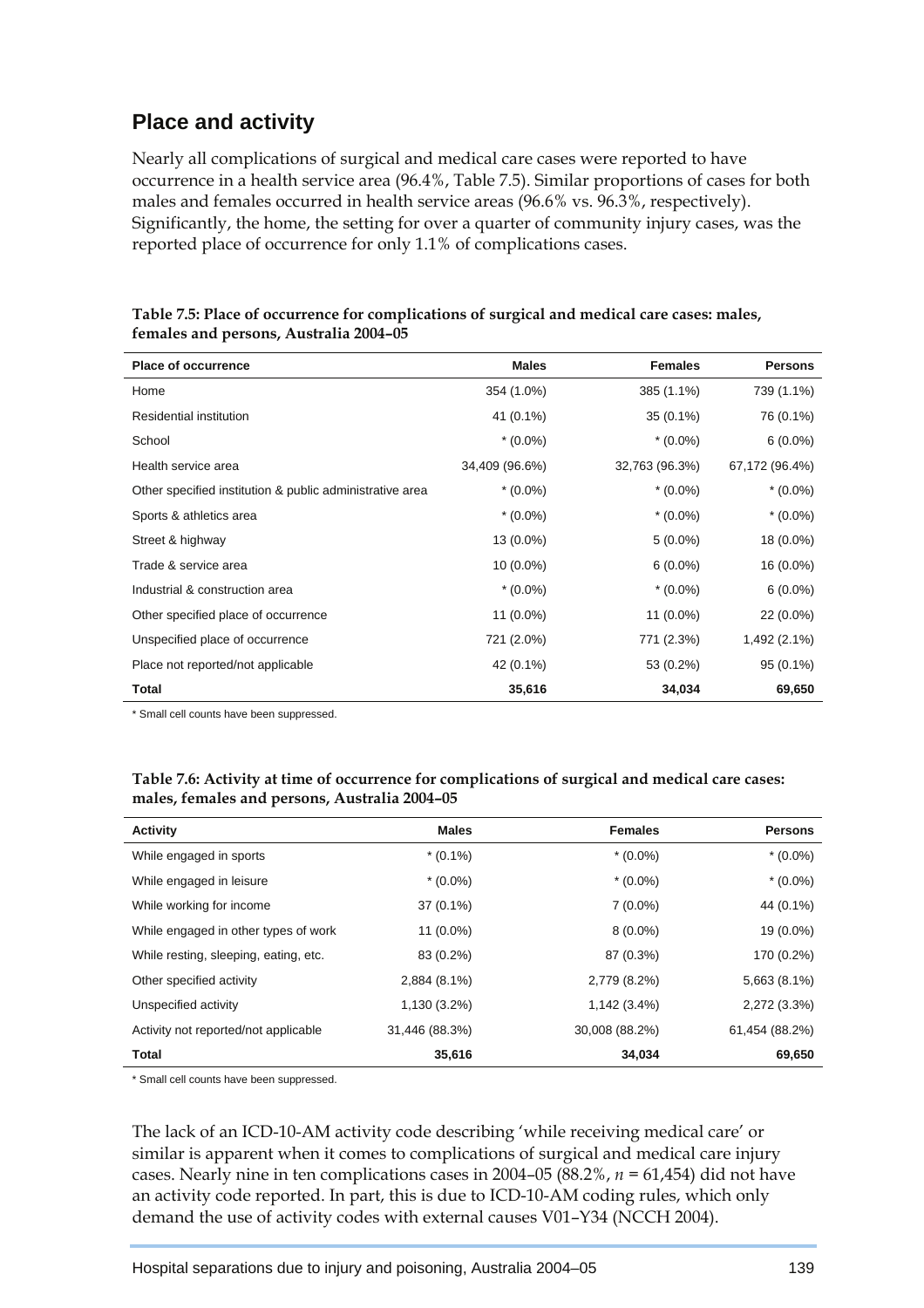Nonetheless, for prevention purposes it would be useful to understand the circumstances of complications of surgical and medical care cases more fully, including activity. For example, while many complications cases may occur during or shortly after a medical procedure (as may be intuited from the assignment of an Y60–Y69, misadventures to patients during surgical and medical care, code), the circumstances of complications coded as adverse effects of drugs, medicaments and biological substances (Y40–Y59) may vary widely.

## **Principal diagnosis**

Two in five (41.6%, *n =* 28,971) hospitalised complications of surgical and medical care cases in 2004–05 were assigned a principal diagnosis of T81 (complications of procedures, not elsewhere classified). Similar proportions of cases for both males and females were given a T81 principal diagnosis (Table 7.7). Further, T81 was the most common principal diagnosis for complications cases for all age groups other than the very old (95 years and older, Figure 7.2). For people of this age, the age-standardised rate of cases coded to T84 (complications of internal orthopaedic prosthetic devices, implants and grafts) was fractionally higher than those coded to T81 (141.0 per 100,000 vs. 136.9 per 100,000, respectively).

The rate of cases coded to most types of complications diagnoses decreased after the age of 80 years (e.g. Figure 7.2). The only type of complications case that was observed to continue to increase in rate with very old age was T86 (failure and rejection of transplanted organs and tissues), which reached a peak rate of 28.2 per 100,000 for people aged 95 years and older.

| <b>Principal diagnosis</b>                                                           | <b>Males</b>   | <b>Females</b> | <b>Persons</b> |
|--------------------------------------------------------------------------------------|----------------|----------------|----------------|
| Complications following infusion, transfusion & therapeutic<br>injection (T80)       | 241 (0.7%)     | 278 (0.8%)     | 519 (0.7%)     |
| Complications of procedures, not elsewhere classified (T81)                          | 14,730 (41.4%) | 14,241 (41.8%) | 28,971 (41.6%) |
| Complications of cardiac & vascular prosthetic devices,<br>implants & grafts (T82)   | 4,798 (13.5%)  | 3,525 (10.4%)  | 8,323 (11.9%)  |
| Complications of genitourinary prosthetic devices, implants<br>& grafts (T83)        | 2,334 (6.6%)   | 1,328 (3.9%)   | 3,662(5.3%)    |
| Complications of internal orthopaedic prosthetic devices,<br>implants & grafts (T84) | 6,697 (18.8%)  | 6,554 (19.3%)  | 13,251 (19.0%) |
| Complications of other internal prosthetic devices, implants<br>& grafts (T85)       | 3,898 (10.9%)  | 6,033 (17.7%)  | 9,931 (14.3%)  |
| Failure & rejection of transplanted organs & tissues (T86)                           | 1,482 (4.2%)   | 888 (2.6%)     | 2,370 (3.4%)   |
| Complications peculiar to reattachment & amputation (T87)                            | 790 (2.2%)     | 246 (0.7%)     | 1,036 (1.5%)   |
| Other complications of surgical & medical care, not<br>elsewhere classified (T88)    | 646 (1.8%)     | 941 (2.8%)     | 1,587 (2.3%)   |
| Total                                                                                | 35,616         | 34,034         | 69,650         |

**Table 7.7: Principal diagnosis groups for complications of surgical and medical care cases: males, females and persons, Australia 2004–05**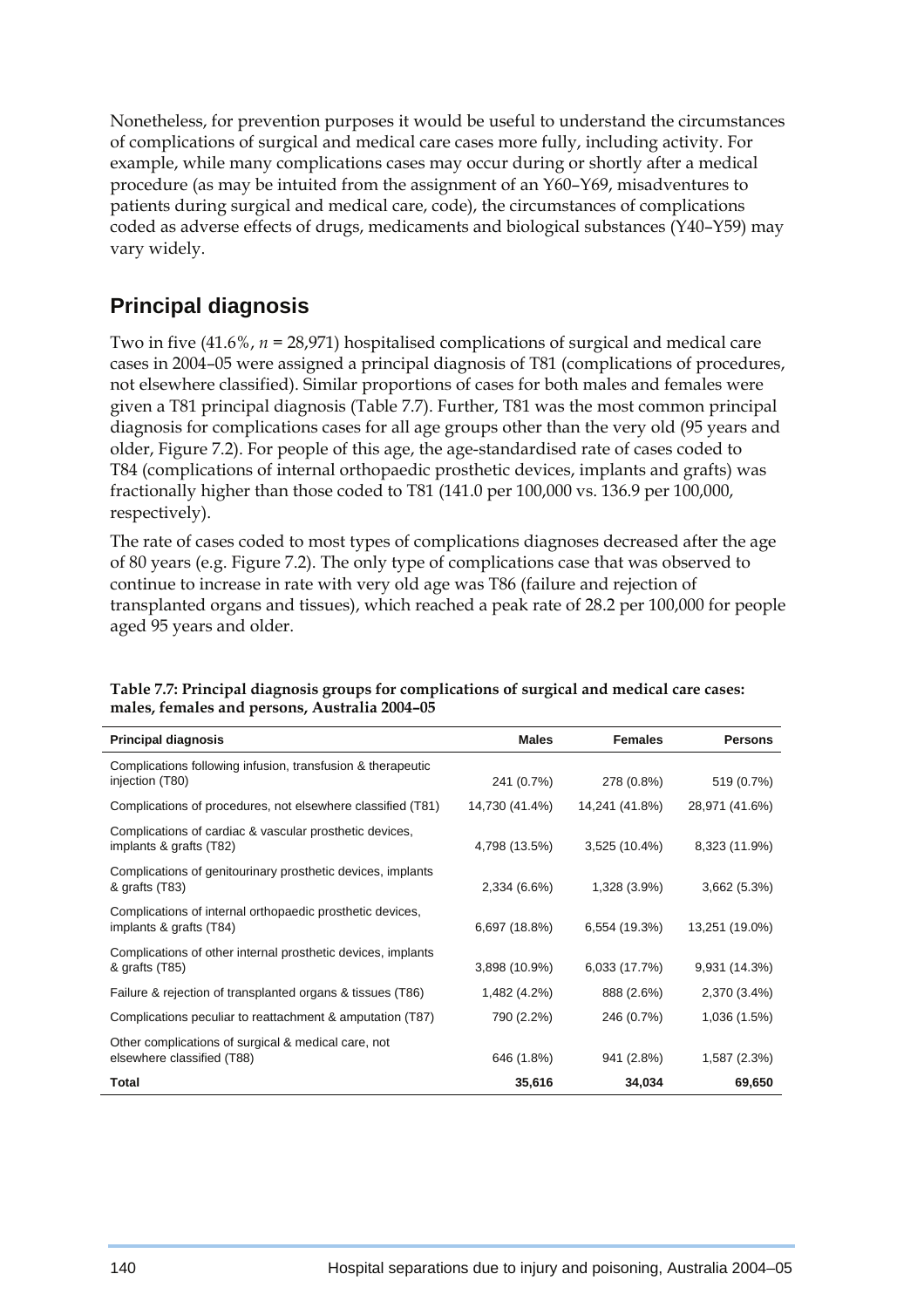

## **Length of stay**

The total number of patient-days attributed to hospitalised complications of surgical and medical care in 2004–05 was 445,357, 23.6% of patient-days due to injury in this year. The mean length of stay per case for complications cases was longer than that for community injury (6.4 days for both males and females). Approximately a fifth of complications of surgical and medical care separated from hospital on the same day as admitted (22.4%, *n =* 16,753) and two in five complications separations, including the same-day separations, reported a length of stay of only one day (39.1%, *n =* 29,155), accounting for a smaller proportion of complications cases than noted for community injury cases. Similarly, a higher proportion of separations attributed to complications (9.1%, *n =* 6,757) had a length of stay of more than 14 days than was observed for community injury case separations.

As for community injury, mean lengths of stay per case for complications of surgical and medical care increased with age (Figure 7.3). Lengths of stay for males and females were similar for all but the oldest people hospitalised due to complications, when the mean length of stay per case for older males declined somewhat after the age of 75 years.